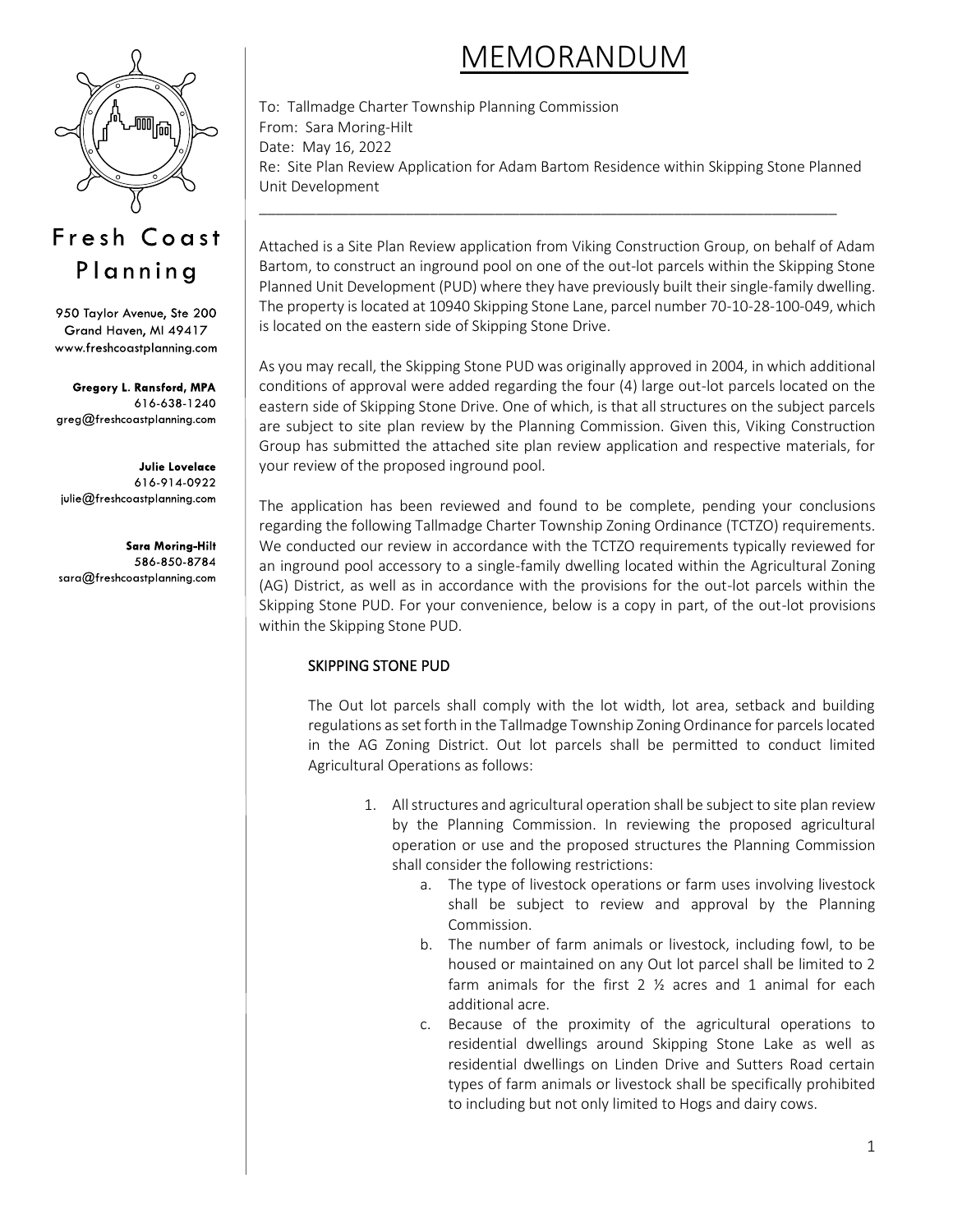- d. No exotic or dangerous animals shall be housed or maintained on any Out lot at any time.
- e. The type of non-livestock agricultural operations shall be limited and only as approved following site plan review by the Planning Commission.
- f. The following site plan restrictions shall be considered during site plan review:
	- i. Accessory buildings used for farming operations shall be permitted up to 10% of the lot size of the property in question. The Planning Commission following site plan review and approval may approve additional buildings or increase size over 10%.
	- ii. All accessory buildings shall be setback 150' from any road unless approved by the Planning Commission following site plan review.
	- iii. All accessory buildings used for any livestock purpose shall be set back 100' from all property lines.
	- iv. All fencing around the perimeter of the property shall consist of new 3 rail white PVC fencing.
	- v. Landscape screening may be required in association with any proposed accessory buildings.
	- vi. The architectural character of all accessory buildings shall be compatible with the principal building and adjacent principal buildings and shall be roofed with material similar to and compatible with that of the principal building.
	- vii. Site Plan Review shall insure that all buildings and uses conform to all other applicable standards and requirements of the Zoning Ordinance including the General Provisions (Chapter 3), Nonconformities (Chapter 27), Off-Street Parking (Chapter 15), Landscaping (Chapter 3), and Sign Regulations (Chapter 16).

Given the application does not include the construction of accessory buildings or keeping of farm animals, we believe all of these provisions have been met. We believe approval to be appropriate, following your deliberations and related conclusions. We outline our observations and ordinance findings below.

#### Township Staff Reviews

Since the Township Fire Department and Township Engineer typically do not review plans for the construction of an inground pool, the plans were not submitted to the respective Township Departments for review.

#### Site Plan Standards

As you know, the Planning Commission shall review the standards provided by Section 18.06 of the Tallmadge Charter Township Zoning Ordinance during its deliberations. For your convenience, below is a copy of Section 18.06 along with our comments in italic font to assist with your review.

SECTION 18.06. STANDARDS. The Planning Commission shall review the site plan for compliance with the requirements of this Ordinance and conformance with the following general standards:

(a) The applicant may legally apply for site plan review.

*The applicant is the property owner's builder. As a result, this standard has been met.*

(b) All required information has been provided.

*We believe the applicant meets this standard, as all items required for review of an inground pool have been submitted. As a result, this standard appears to have been met.*

(c) The proposed development conforms to all regulations of the zoning district in which it is located.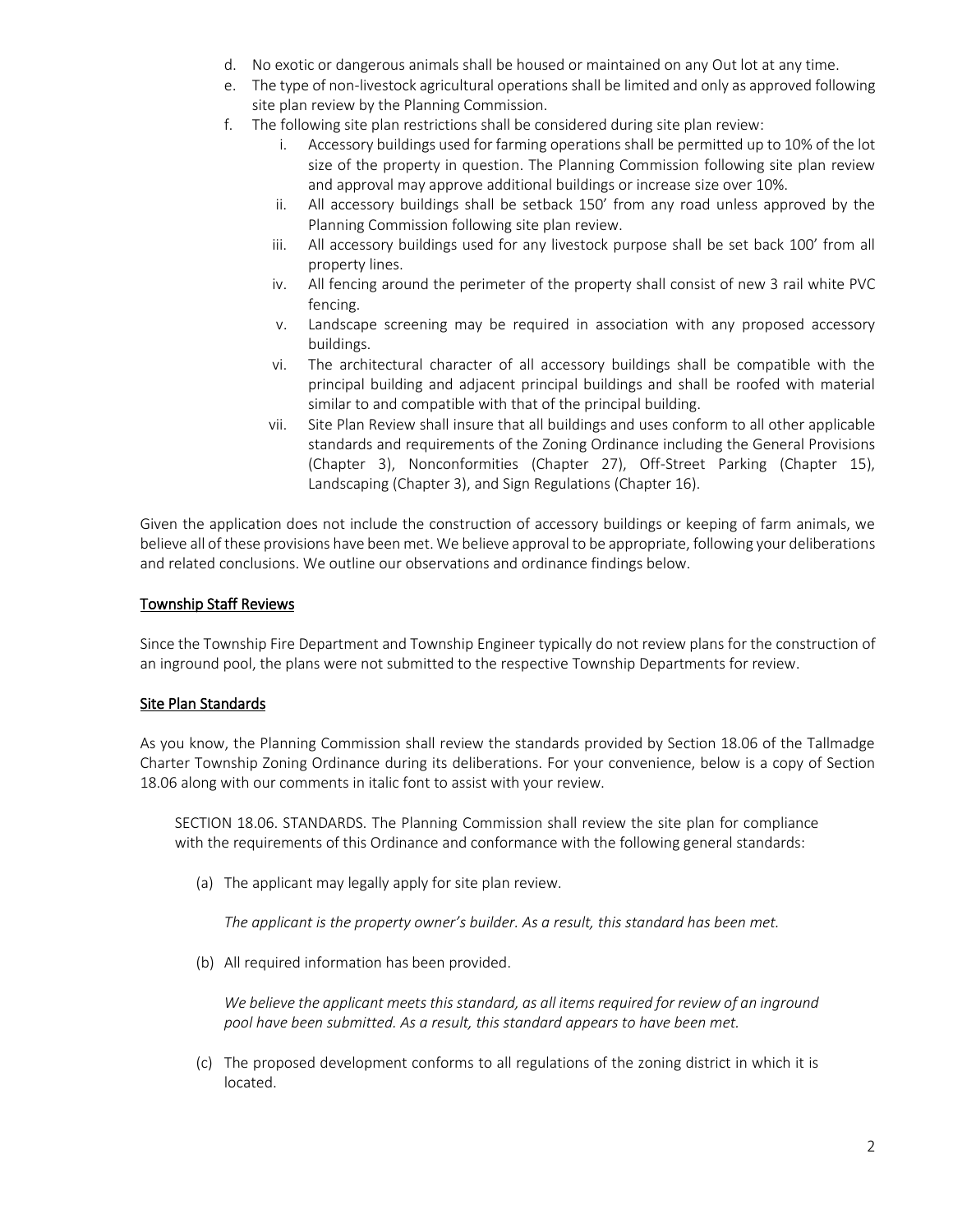We believe the proposed development conforms to all regulations of both the AG Zoning *District and the requirements of the Skipping Stone PUD. As a result, this standard appears to have been met.*

(d) All elements of the site plan shall be harmoniously and efficiently organized in relation to topography, the size and type of the lot, the character of adjoining property, and the type and size of buildings. The site shall be so developed as to not impede the normal and orderly development or improvement of surrounding property for uses permitted in this Ordinance.

*We believe all elements of the site plan are harmoniously and efficiently organized in relation to the size of the lot and the type and size of adjoining buildings and property. As a result, this standard appears to have been met.*

(e) The landscape shall be preserved in its natural state, insofar as practical, by minimizing tree and soil removal, and by topographic modifications which result in maximum harmony with adjacent areas.

*We do not believe this standard applies to the construction of an inground pool. Given this, it appears this standard has been met.*

(f) Natural resources will be preserved and protected to the maximum feasible extent and organic, wet, or other soils which are not suitable for development will be undisturbed or will be modified in an acceptable manner.

*Given that minimal construction will occur onsite, aside from the construction of an inground pool and its associated patio space, this standard appears to have been met.*

(g) The proposed development will not cause soil erosion or sedimentation problems.

*We do not believe this standard applies to the construction of an inground pool. Given this, it appears this standard has been met.*

(h) The drainage plan for the proposed development is adequate to handle anticipated storm water runoff and will not cause undue runoff onto neighboring property or overloading of water courses in the area.

*We do not believe this standard applies to the construction of an inground pool. Given this, it appears this standard has been met.*

(i) The proposed development properly respects floodways and floodplains on or in vicinity of the subject property.

*The proposed development is not located within any floodways or floodplains. Given this, this standard appears to have been met.*

(j) The plan meets the specifications of Tallmadge Charter Township for water supply, sewage disposal, or treatment. It appears this standard has been met.

*We do not believe this standard applies to the construction of an inground pool. Given this, it appears this standard has been met.*

(k) With respect to vehicular and pedestrian circulation on the site, including walkways, interior drives, and parking; special attention shall be given to the location, number and spacing of access points; general interior circulation; separation of pedestrian and vehicular traffic; the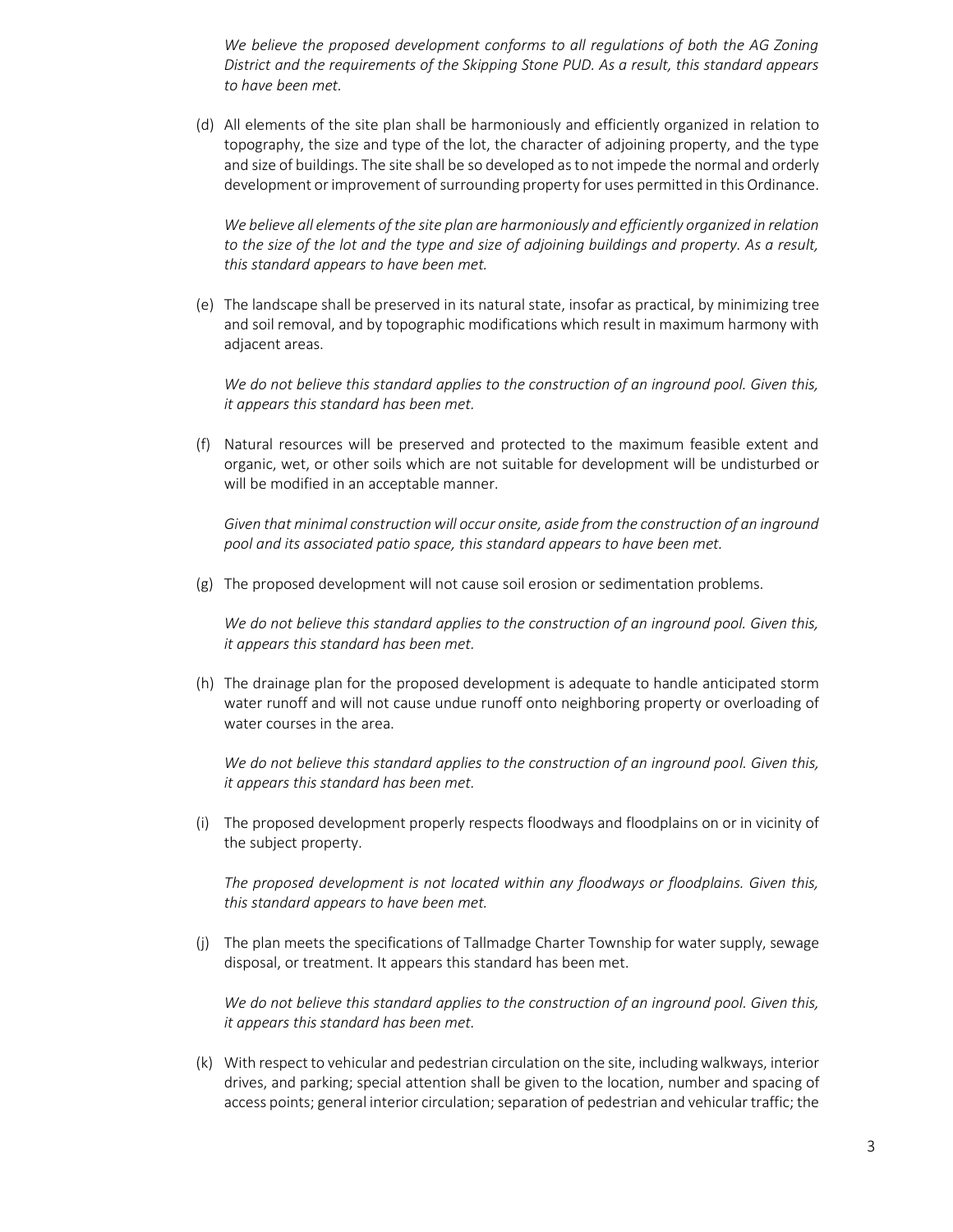avoidance of building corners next to access drives; and the arrangement of parking areas that are safe and convenient, and insofar as practicable, do not detract from the design of the proposed buildings and structures, neighboring properties and flow of traffic on adjacent streets.

*We do not believe this standard applies to the construction of an inground pool. Given this, it appears this standard has been met.*

(l) All buildings or groups of buildings shall be so arranged as to permit emergency vehicle access by some practical means as required by the Township fire department.

*We do not believe this standard applies to the construction of an inground pool. Given this, it appears this standard has been met.*

(m) The site plan shall provide reasonable, visual, and sound privacy for all dwelling units located therein. Fences, walks, barriers, and landscaping shall be used, as appropriate, for the protection and enhancement of property and for the privacy of its occupants.

*Given that the proposed project is strictly for an inground pool that will not diminish the privacy of surrounding dwelling units, it appears this standard has been met.*

(n) All loading and unloading areas and outside storage of materials which face or are visible from residential districts or public thoroughfares, shall be screened by a vertical screen consisting of structural or plant materials. Also, outdoor storage of garbage and refuse shall be contained, screened from view, and located so as not to be a nuisance to the subject property or neighboring properties.

Given that the proposed project is for residential use and there are no loading and unloading *areas, this standard does not apply.*

(o) All lighting shall be shielded from adjacent properties and public right-of-way.

*Given that the proposed project is for residential use, we do not believe this standard applies.*

(p) Phases of development are in logical sequence so that any phase will not depend upon a subsequent phase for adequate access, public utility services, drainage, or erosion control.

*No phases of development are proposed. As a result, this standard appears to have been met.*

(q) Site plans shall conform to all applicable requirements of state and federal statutes and approval may be conditioned on the applicant receiving necessary state and federal permits before a building permit or occupancy permit is granted

*Given that the proposed project is for residential use, we do not believe this standard applies.*

#### Planning Commission Considerations, Recommendation, and Draft Motion

As aforementioned, we believe approval may be appropriate, pending your review of our findings and observations. As the Planning Commission deliberates regarding the application, we believe the following warrant your review and consideration. They are listed in no particular order.

*Considerations*